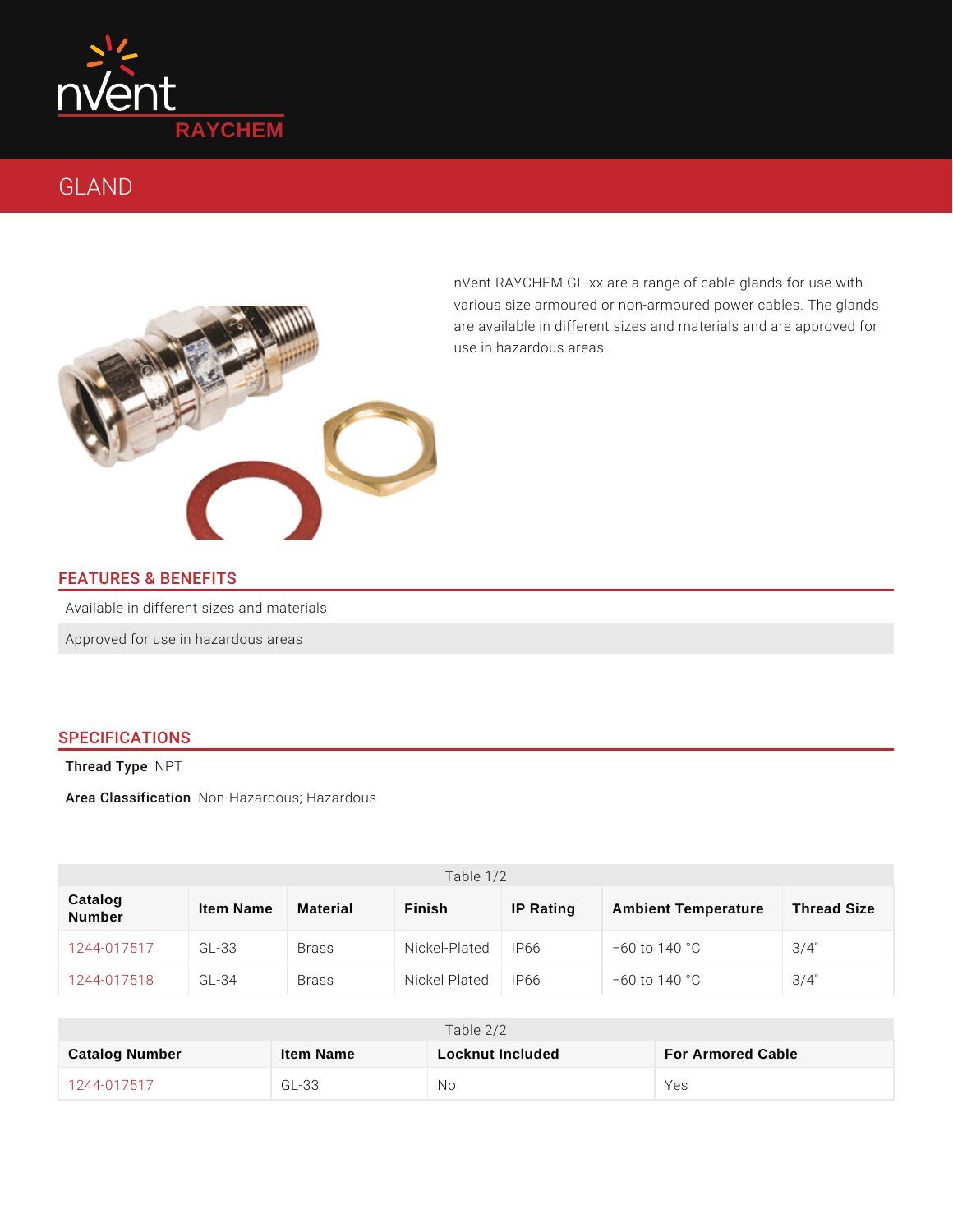| Catalog Number | Item Name | Locknut Included | For Armored Cable |
|----------------|-----------|------------------|-------------------|
| 1244-017518    | G L - 34  | Νo               | Nο                |

Thread TM peric

Area Classificani+oHmazardous; Hazardous

| Table $1/2$       |                                      |                                              |                 |           |                        |                    |
|-------------------|--------------------------------------|----------------------------------------------|-----------------|-----------|------------------------|--------------------|
| Catalog<br>Number | Item Name                            | Material                                     | Finish          | IP Rating | Ambient<br>Temperature | <b>Thread Size</b> |
|                   | 056622-000 GL-38-M25-<br>METAL Brass |                                              | Nickel-PlateR66 |           | " 60 to 140 °C         | M 2 5              |
|                   |                                      | 1244-01908GL-55-M25 Polyamide Untreated IP66 |                 |           | $"55$ to $70 °C$       | M 2 5              |
|                   |                                      | 1244-01908GL-36-M25 Polyamide Untreated      |                 | IP66      | " 20 to 70 °C          | M 2 5              |
|                   |                                      | 1244-00084GL-45-M32 Polyamide Untreated      |                 | IP66      | " 55 to 70 °C          | M 3 2              |
|                   |                                      | $1244 - 00700$ GL-51-M40 Polyamide Untreated |                 | IP66      | " 55 to 70 °C          | M 4 0              |

|  | Table $2/2$ |
|--|-------------|
|  |             |

| Catalog Number  | Item Name             | Locknut Included | For Armored Cable |
|-----------------|-----------------------|------------------|-------------------|
| $056622 - 000$  | $GL-38-M25-METAL Yes$ |                  | Yes               |
| $1244 - 019083$ | $G L - 55 - M 25$     | N o              | N o               |
| $1244 - 019082$ | $G L - 36 - M 25$     | N o              | N o               |
| $1244 - 000847$ | $G L - 45 - M 32$     | N o              | N o               |
| 1244-007003     | $GL - 51 - M 40$      | N o              | N o               |